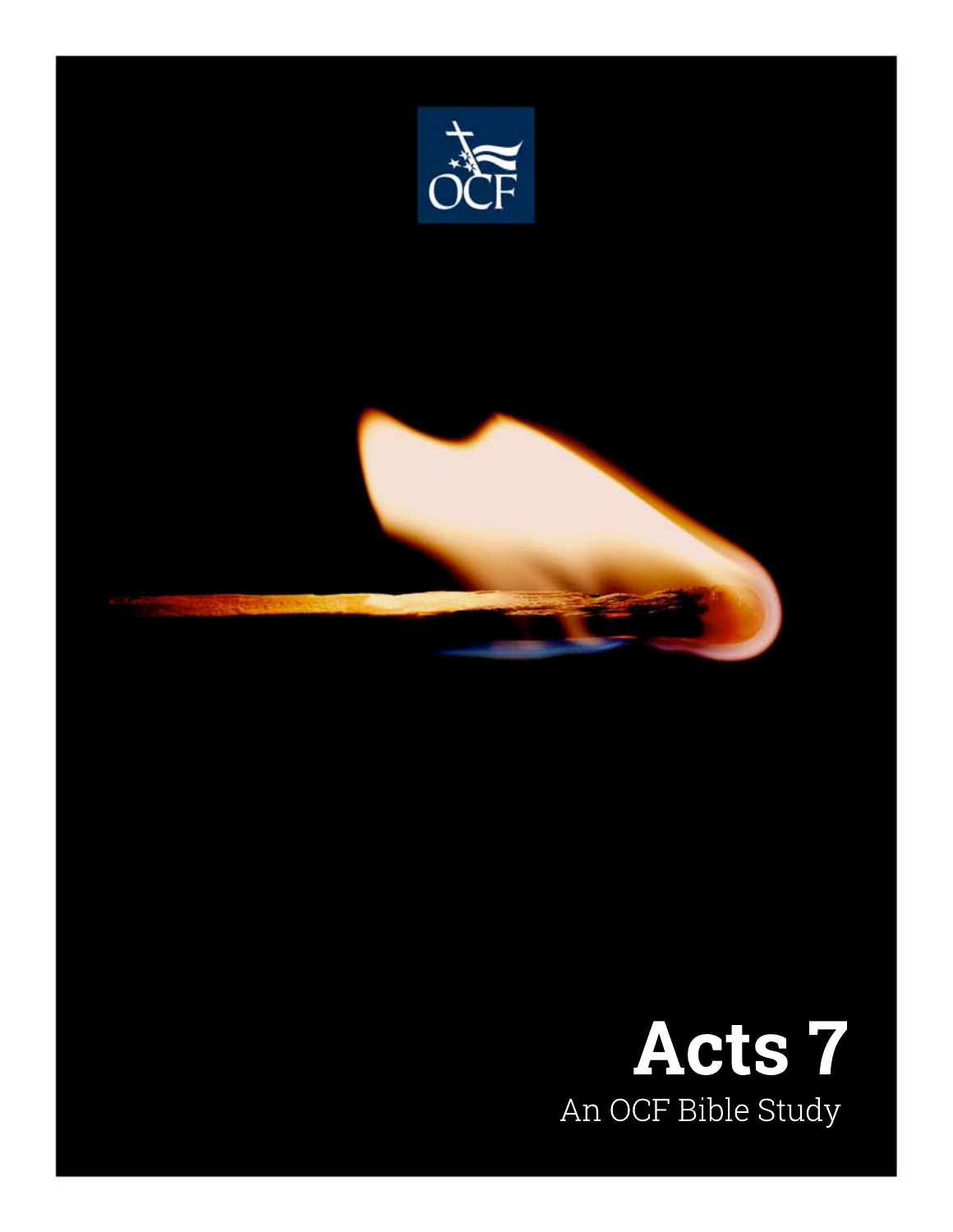**Who was Stephen?** A Hellenistic Jew, he was one of seven hand-picked men chosen to wait on tables in the early church (6:5). He had outstanding spiritual credentials; he was a man full of faith, wisdom and the Holy Spirit.

**What had Stephen been (falsely) charged with?** Blaspheming against God, the temple, Moses and the Mosaic Law in 6:11, 13-14.

## **Why did Stephen start his defense with a historical review of the days of Abraham and the Patriarchs—something the Jewish leaders would be very familiar with (vv. 2-16)?**

- He started at the very beginning of Judaism, with Abraham, the father of the nation of Israel, to show that his Judaism was the standard, accepted, tried and true Judaism. The charges of blaspheming against God were unjustified. His point was "I believe the same thing you understand and believe. I read the same Scriptures. The only difference is that you missed the Messiah."
- The reason he was reviewing Jewish history was to establish a link between the Jewish past and Jesus. By summarizing Jewish history, he began with a subject the Jews knew and loved—their history/their heritage. Then he used it to show that they had rejected God's word, just like their ancestors had repeatedly done, and finally they rejected God's Son—their Messiah. Stephen's arguments were ultimately designed as a defense, not of Stephen, but a defense of Christianity.

**The false witnesses had accused him of blaspheming against Moses. What point was Stephen trying to make in his defense (vv. 35-36)?** He showed how God had been faithful to His promise to the nation of Israel by using Moses to deliver His people. By doing so, he was refuting the false charges that he was blaspheming against Moses (6:11) and speaking against the Mosaic Law (6:13). As if to say, "I think just as highly of Moses as you do. I'm not distorting the truth about Moses. I believe the same as you about Moses. Your blasphemy charges against me are baseless because I am speaking the truth about Moses."

**The false witnesses had accused Stephen of blaspheming against Moses' teaching—the Law. How did Stephen refute their charges (vv. 37-43)?** The Jews revered the Law and prided themselves on following it precisely, but Stephen was making a case that the religious leaders really rejected what Moses taught. Moses had prophesized that God would send a prophet (a Messianic promise) whom they were to listen to: The Lord your God will raise up for you a prophet like me from among you, from your brothers—it is to him you shall listen." (Deuteronomy 18:15)

**What two examples did Stephen provide of Israel's disobedience (vv. 40-43)?** Their worship of the golden calf at Mount Sinai and their worship of Moloch and Rephan throughout their forty years in the wilderness. **What was his point?** The people worshiped idols repeatedly throughout their history. God was faithful and kept His promises, but the people disobeyed Him and did not keep their part of the covenant.

**The Sanhedrin had accused Stephen of blaspheming against the Temple. What was the Jews' attitude toward the Temple?** To the Jew, the temple was the holiest place on earth, the center of worship as well as the center of God's dealings with man. The Jewish leaders of Stephen's day attached inordinate importance to the Temple, as they did to the Mosaic Law. They had distorted God's view of the temple as they had distorted His meaning in the Law.

**How did Stephen address their argument about blaspheming against the Temple (vv. 44-50)?** When Stephen said, "… the Most High does not dwell in houses made by hands." (v. 48), he was saying, "I know all about the Temple and its history, but you have turned it into an idol." He quotes from Isaiah 66:1-2: "Heaven is my throne, and the earth is my footstool; what is the house that you would build for me, and what is the place of my rest? All these things my hand has made, and so all these things came to be, declares the Lord. But this is the one to whom I will look: he who is humble and contrite in spirit and trembles at my word." Isaiah warned that buildings are not what counts with God but rather the moral and spiritual condition of peoples' lives. God values a broken and contrite heart above all. (Psalm 51:16-17)

**How did Stephen conclude his defense to the court (vv. 51-53)?** By indicting (formally accusing/charging) his accusers. They had brought charges against him, but now he brought more serious charges against them.